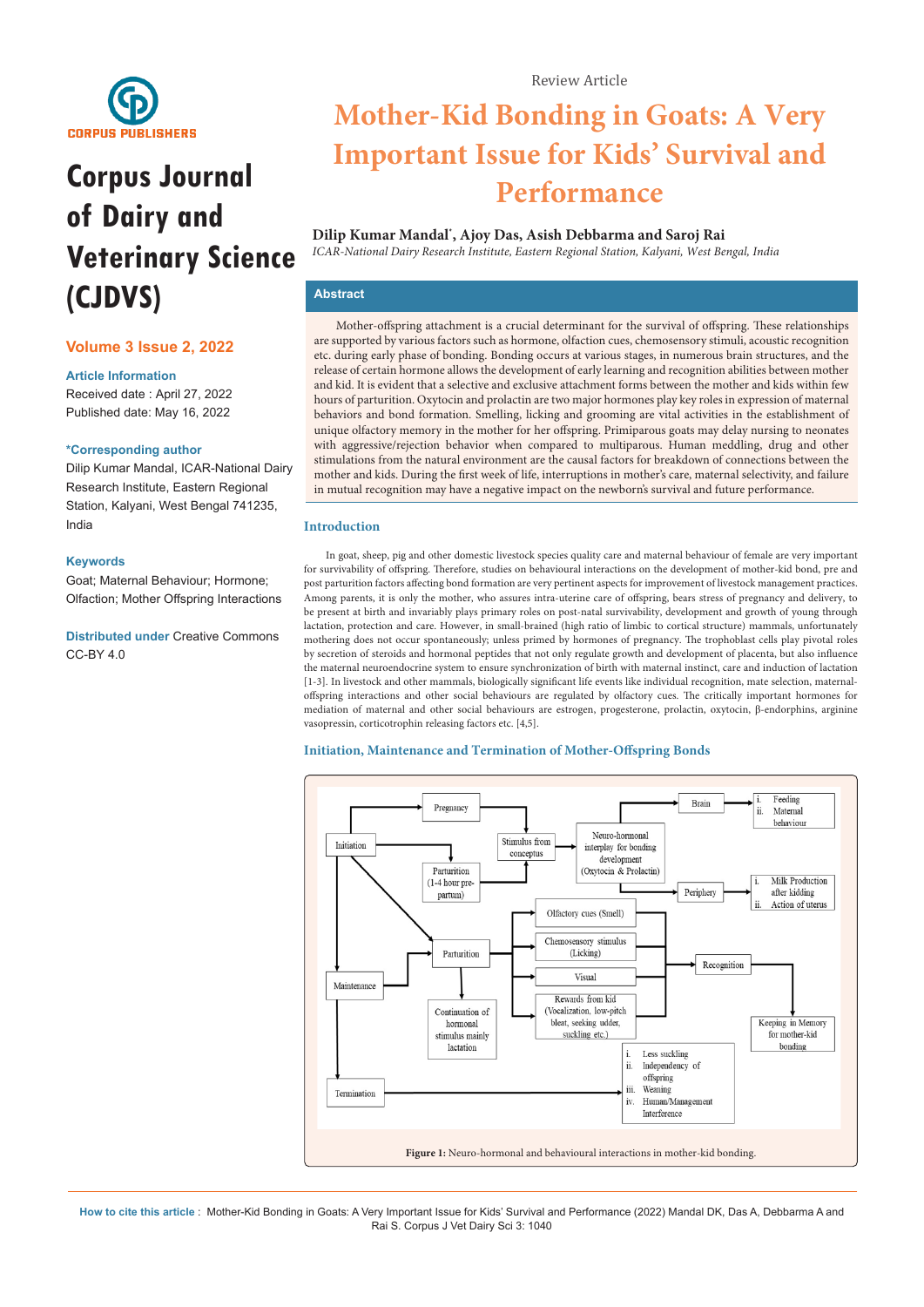

Figure 1 depicts the importance of various signals that underpin the formation, maintenance and termination of mother-kid bonds. In human, mothering is dominated by socio-cultural inheritance. The major significance in human and primates maternal care is endogenous opioid system [1]. In some primates maternal care occurs even in absence of priming by hormones of pregnancy, parturition and lactation. The development of temporary alliances and deployment of behvioural strategies and social organizations in primates emancipated the exclusivity context determined by hormones [1]. In contrast, in goat, sheep and other domestic mammals' hormonal context, olfactory cues, vision, vocalization, suckling, tactile stimulus, recognition, learning, selection of owns kid and rejection of others are very important for the bond formation. The most crucial phase of bond development in goats is few hours pre-partum to 1-4 hours post-partum.

### **Pre-partum maternal behavior for development of mother-kid bonding**

Although goats are typically gregarious animal, the initiation of maternal behaviour occurs in the hours before kidding, when goats separate themselves from flock mates and choose a special location to give birth of offspring [6,7]. Natural selection of birth place promotes mother to express maternal behaviour and habitat choice can enhance survival of newborn's [8]. However, between 1-4 hours pre-partum, pregnant goats show social separation from the rest of the flock and a decrease in their behavioural reaction to social isolation [9-17]. Increased vocalizations and enhanced overall activity are typical reactions to being separated from social mates [14,18-20]. Isolation of does from the rest of her conspecifics may be good to the establishment of early bond with offspring [6,14,16]. Furthermore, longer the mother stays at the birth site, better the offspring's survival chances [6,7,21], probably due to strong bond formation. Therefore, establishment of a mother-young relationship requires complete isolation from other goats, and this behaviour may promote mutual identification and quick access to the udder upon delivery, hence increasing the likelihood of young survival and development of the mother-young bond.

#### **Development of mother-kid bond at birth**

During and immediately after birth, goats are highly attracted to the smell and taste of amniotic fluids, and lick amniotic fluids that have been coated over the kids' body and on the ground for transferring attraction to their newborn kid [22-24]. Parturient goats need licking of amniotic fluids not only to establish maternal attentiveness, but also to develop selective bonding to own kid. Because, these fluids contain chemosensory information that facilitates exclusive bonding [22,23,25,26]. Goats are very receptive to the smell of their offspring just after parturition [27]. The olfaction cue play vital role in bond formation and the information is processes via both main and accessory olfactory system viz vomeronasal organs. The most selective way for mothers to recognize their own newborns is through olfactory imprinting [28,29]. The olfactory interactions with the newborn young accelerate the maturation of new neurons in the maternal olfactory bulb [30-32]. During the first few hours following birth, the mother's behaviour is characterized by intense licking and grooming of the offspring, which is followed by numerous low-pitched bleats, as well as acceptance of the newborn at the udder [33-35]. Licking and grooming is important in the establishment of a unique olfactory memory in the mother for her own newborns and to learn the specific odor of her own neonate [22,26]. Failure to develop this attachment, the mother is unlikely to recognize the kid as her own and she will reject the newborn's attempts to access the udder and nurse [25,36]. These licking and grooming behaviors by the mother to her kids have two purposes: first, they aid in the drying and second, she develops an exclusive and selective bond to her own kids [6,26]. The newborn young stands on its feet 10 to 40 minutes after birth [10,25,37], begins nuzzling its mother's body, and quickly reaches the udder and suckle successfully by 20 to 60 minutes after birth [25,37-39]. Within an hour of birth, a selective attachment forms between the mother and the newborn young; this mother-young bonding is essential for the young to learn and recognize each other at a distance and then by their vocalizations [26,40,41]. An interruption in maternal care, maternal selectivity and in the mutual recognition may have a detrimental effect on the newborn young's survival during the first week of life [26,35,36,42,43].

#### **Post-partum mother-kid bonding and kid survivability**

The survival of a newborn kid depends on the development of a strong bond between the doe and the kid associated with the expression of coordinated behavior [44-46]. Mothers groom and nurse their kids immediately after parturition, but quickly learn to discriminate and only nurse their own infants [47,48]. In sheep and goats, 5 to 10 minutes of interaction after birth with the neonate are enough for does to become selective, and mothers reject alien kids 2 to 4 hours after delivery, regardless of their age or coat similarity to their own young [43,49,50,51]. In sheep and goats, 50% of mothers exhibit no maternal interest in their young after 4 hours of separation beginning at birth, and 75% reject their own kids after 12 hours of deprivation [52,53].

#### **Emancipation of hormonal control and dominance of behavioural response at post-partum**

Few days after kidding, memory-based bonding, learning experience and behavioural rewards overrule the nuero-hormonal controls on mother-kid bonding. The vocalizations of newborns promote care and play a significant role in the regulation of early interactions in many species [54-60]. Despite long periods of separation, mother and offspring frequently use vocalizations to find and recognize each other [55-57]. Within hours of birth, newborns begin to vocalize in order to attract the attention of their mothers when they need to be fed or protected [61,62]. During the first three hours following delivery [63], the mother shows an intense period of vocal activity [64,65]. Up to 24 hours after giving birth, the number of vocal events gradually decreases [66]. Auditory recognition occurs bi-directionally between mothers and their offspring, varying with age, breed, and time since bonding took place [57,67,68].

#### **Neurobiological event during development of bonding**

Bonding takes place at numerous phases, in various brain structures, and the release of hormone cascades that result allows for the development of early learning [69]. Bonding involves the transfer of a sensory activation stimulus as well as a neural alteration that allows individuals to acquire, retain, and retrieve information [70]. During bonding process, neurotransmitters communicate within the nervous system resulting in morphological changes of neurons, which creates new connections as the offspring learn to recognize the signals [71]. Specific neurotransmitters are essential for the development of the mother-kid bond. Endogenous oxytocin is important in mediating the onset of maternal behavior in numerous non-human species [72]. The oxytokinergic and dopaminergic systems are believed to play a role in maternal behavior, as oxytocin activates dopamine pathways in response to social cues [73]. An alteration of the maternal oxytocin system during pregnancy is strongly linked to later dysfunctional maternal behaviors [74]. Prolactin is well known for its role in milk production, but it also plays an important role in maternal care and parental behavior in both birds and mammals [75]. The concentration of prolactin increases during pregnancy, which likely participate in the processing of olfactory signals acquired by the new mother as she learns to meet the needs and challenges of raising newborn young [76].

## **Factors Responsible for Weak Bonding During the Sensitive Period**

Any internal or external condition to the mother and her offspring during bonding can endanger not just the mother-kid bond, but also the learning process itself, and potentially the offspring's well-being and survival. External factors that might cause rupture the bonding include human interference, other stimuli from the natural environmentdrugs like naloxone, other opioid blockers, heroin etc. [1,77-79]. Negative behaviours of some ungulate mothers have been reported, including failure to seek a protected and isolated location to give birth; moving away from the birth site after parturition, brief and insufficient postpartum care and aggressiveness toward the newborn [80-82].

#### **Animals' factor**

Mothers with inexperience or poor physical health or with several young may not be able to recognize and care for more than one newborn. In comparison with multiparous does, primiparous does are more likely to display inappropriate maternal behavior [83]. Goat with inexperience might delay the kid's first nursing with aggressive or rejection behaviors, which can negatively affect the kid's growth and survival [83,84]. In one of our study, it has been observed that one doe out of 14 experimental Black Bengal goats exhibited poor mother-kid bonding (repeated high pitch bleats, non-recognition of own kid, less suckling, repeated searching for kid etc.) for unknown reasons. Although the birth weight of the kid of this poor-bonding doe was similar to the average birth weight of flock mates, however, the kid under performed at future life stages (Table 1). Milk yield of the doe was quite less as compared to flock mates. Similar to goat, more experienced mothers exhibit fewer negative behaviors and more maternal care than inexperienced ewes [85,86]. However, some breeds exhibit a stronger bond between mother and young than other breeds of same species [80,87].

**Citation:** Mother-Kid Bonding in Goats: A Very Important Issue for Kids' Survival and Performance (2022) Mandal DK, Das A, Debbarma A and Rai S. Corpus J Vet Dairy Sci 3: 1040

**Page 2/5**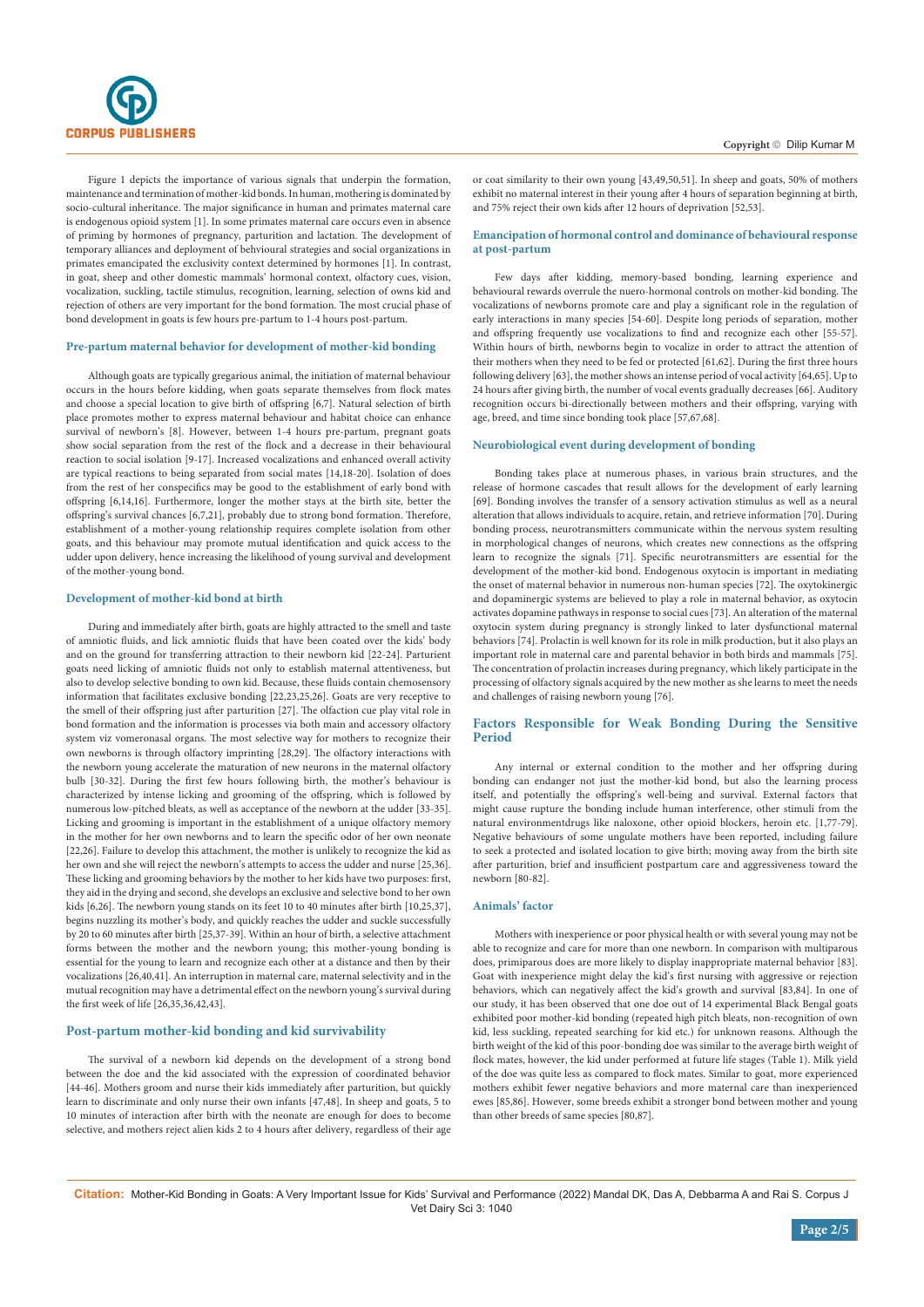

**Table 1:** Growth of kid and milk yield of mother in a poor doe-kid bonding.

| <b>Particulars</b>            | <b>Average of Flock Mates</b> |        | % (less/more) |
|-------------------------------|-------------------------------|--------|---------------|
| Birth weight of kid (Kg)      | 1.16                          | 1.21   | $(-)$ 4.1     |
| Body weight at 3 months (Kg)  | 5.21                          | 5.37   | $(-) 3.0$     |
| Body weight at 6 months (Kg)  | 7.50                          | 7.95   | $(-) 5.7$     |
| Body weight at 11 months (Kg) | 10.81                         | 12.84  | $(-) 15.8$    |
| Age at first breeding (days)  | 287                           | 267    | $(+) 7.5$     |
| Milk Yield of Doe (g/day)     |                               |        |               |
| 7-14 days                     | 270                           | 370.84 | $(-) 27.2$    |
| 15-30 days                    | 255                           | 302    | $(-) 15.6$    |
| 30-45 days                    | 190                           | 324    | $(-)$ 41.4    |
| 45-60 days                    | 170                           | 266.90 | $(-)36.3$     |

#### **Multiple births**

The number of newborns per parturition is also a factor that impact bonding during the sensitive period. Taking care of the first offspring causes some does to ignore the second after giving birth to twins. When twins are born, the second born neonate receives less licking from its mother than the first [56]. Furthermore, in multiple births, the weakness of newborn young at birth leads to the permanent separation from mothers [88].

# **Birth difficulty**

Labor complications with longer expulsion periods increase mortality because these complications cause improper behaviour in both mother and newborn [89]. Owing to exhaustion and prolonged pain, mother abandon newborns more frequently [90]. Furthermore, difficult and extended parturitions result in weak newborns that need longer time to stand, reach the udder, and feed successfully [88,90] and it has reduced reward response to mother.

#### **Human handling**

Handling of goat during pregnancy had a negative impact on placental morphology, foetal survival, and postpartum mother behaviours, as well as kids' behavioural development [91,92]. There is a high incidence of abandonment of offspring in sheep due to human handling [85].

#### **Maternal nutrition and bonding**

Undernutrition during gestation can negatively affect the fetal thermoregulatory capacity and, thus, decrease the newborn's health and viability [37,65,93,94]. In pregnancy, maternal undernutrition results in the kid's lack of ability to stand and sucking after birth, along with poor colostrum quality and quantity of milk [95-97]. Furthermore, colostrum and milk yields are related to bonding between mother and kid at birth, neonatal survival, immune response and postnatal growth [26,64,98,99]. Poor mother-young bonding and perinatal kid losses are strongly associated with low birth weight and mis-mothering due to undernutrition of dam [100].

# **Conclusion**

Mother-kid bonding is a process that includes physiological, anatomical, hormonal and ethological factors, the change of which might lead to survival risks for the neonates. The recognition of mother-kid occurs primarily through the exchange of sensory stimuli (olfactory, tactile, visual, and auditory stimuli) between mother and her offspring. The survival and welfare of kids are dependent on the early recognition and formation of the mother-kid bond, which occurs during the sensitive phase that starts immediately after birth. Maternal care and suckling are essential to the development of the mother-kid bond; therefore, it is vital that the pair remain together and is not disturbed. Mothers that exhibit timely and appropriate maternal behaviours, such as bonding and maternal care, are an essential factor in neonate survival, growth and future performance which has beneficial impact on farm profitability.

### **References**

- 1. Broad KD, Curley JP, Keverne EB (2006) Mother-infant bonding and the evolution of mammalian social relationships. Philosophical Transactions of the Royal Society B 361(1476): 2199-2214.
- 2. [Heap RB \(1994\) Paracrine and autocrine functions of the placenta: a key to the](https://pubmed.ncbi.nlm.nih.gov/7995348/)  [success of viviparity? Experimental and Clinical Endocrinology 102\(03\): 262-268.](https://pubmed.ncbi.nlm.nih.gov/7995348/)
- 3. Keverne EB (2005) Trophoblast regulation of maternal endocrine function and behaviour. In: Moffat A (Ed.), Biology and pathology of trophoblast, Cambridge, UK: Cambridge University Press, UK, pp. 368-411.
- 4. [Curley JP, Keverne EB \(2005\) Genes, brains and mammalian social bonds. Trends](https://www.sciencedirect.com/science/article/abs/pii/S0169534705001680)  [in Ecology & Evolution 20\(10\): 561-567.](https://www.sciencedirect.com/science/article/abs/pii/S0169534705001680)
- 5. [Dantzer R \(1998\) Vasopressin, gonadal steroids and social recognition. Progress in](https://www.sciencedirect.com/science/article/abs/pii/S0079612308615848)  [Brain Research 119: 409-414.](https://www.sciencedirect.com/science/article/abs/pii/S0079612308615848)
- 6. Dwyer CM (2009) The ethology of domestic animals. In: Jensen P (Ed.), The behavior of sheep and goats. CAB International, London UK pp. 161-176.
- 7. Martínez-San EB, García-Serrano A, Arregui M, Relancio MÁ, Herrero J (2021) Grouping behaviour of Iberian wild goat during the parturition period in the Iberian System/Gregarious behavior of the Iberian ibex during lambing in the Iberian System. Galemys 33: 42-47.
- 8. [Ciuti S, Bongi P, Vassale S, Apollonio M \(2005\) Influence of fawning on the spatial](https://zslpublications.onlinelibrary.wiley.com/doi/10.1111/j.1469-7998.2005.00003.x)  [behaviour and habitat selection of female fallow deer \(](https://zslpublications.onlinelibrary.wiley.com/doi/10.1111/j.1469-7998.2005.00003.x)*Dama dama*) during late [pregnancy and early lactation. Journal of Zoology 268\(1\): 97-107.](https://zslpublications.onlinelibrary.wiley.com/doi/10.1111/j.1469-7998.2005.00003.x)
- 9. Das N, Tomer OS (1997) Time pattern on parturition sequences in Beetal goats and crosses: Comparison between primiparous and multiparous does. Small Ruminant Research 26(1-2): 157-161.
- 10. [Lickliter RE \(1985\) Behavior associated with parturition in the domestic goat.](https://www.sciencedirect.com/science/article/abs/pii/0168159185900139)  [Applied Animal Behaviour Science 13\(4\): 335-345.](https://www.sciencedirect.com/science/article/abs/pii/0168159185900139)
- 11. O'Brien PH (1983) Feral goat parturition and lying out sites: Spatial, physical and meteorological characteristics. Applied Animal Behaviour Science 10(4): 325-339.
- 12. O'Brien PH (1984) Leavers and stayers: Maternal postpartum strategies in feral goats. Applied Animal Behaviour Science 12(3): 233-243.
- 13. [O'Connor CE, Lawrence AB, Wood-Gush DGM \(1992\) Influence of litter size and](https://www.sciencedirect.com/science/article/abs/pii/S0168159105800711)  [parity on maternal behaviour at parturition on Scottish Blackface sheep. Applied](https://www.sciencedirect.com/science/article/abs/pii/S0168159105800711)  [Animal Behaviour Science 33\(4\): 345-355.](https://www.sciencedirect.com/science/article/abs/pii/S0168159105800711)
- 14. Otal J, Martínez M, Quiles A, Hevia ML, Ramí[rez A \(2010\) Effect of litter size and](https://cdnsciencepub.com/doi/10.4141/cjas09108)  [sex in the birth weight of newborn kids and in the behaviour of primiparous goats](https://cdnsciencepub.com/doi/10.4141/cjas09108)  [before, during and after the parturition. Canadian Journal of Animal Science 90\(4\):](https://cdnsciencepub.com/doi/10.4141/cjas09108)  [483-490.](https://cdnsciencepub.com/doi/10.4141/cjas09108)
- 15. Ramí[rez A, Quiles A, Hevia M, Sotillo F \(1995\) Behavior of the Murciano-](https://www.sciencedirect.com/science/article/abs/pii/016815919500580L)[Granadina goat in the hour before parturition. Applied Animal Behaviour Science](https://www.sciencedirect.com/science/article/abs/pii/016815919500580L)  [44\(1\): 29-35.](https://www.sciencedirect.com/science/article/abs/pii/016815919500580L)
- 16. Rø[rvang MV, Nielsen BL, Herskin MS, Jensen MB \(2018\) Prepartum maternal](https://pubmed.ncbi.nlm.nih.gov/29594159/)  [behavior of domesticated cattle: A comparison with managed, feral, and wild](https://pubmed.ncbi.nlm.nih.gov/29594159/)  [ungulates. Frontiers in Veterinary Science 5: 45.](https://pubmed.ncbi.nlm.nih.gov/29594159/)
- 17. [Rudge MR \(1970\) Mother and kid behaviour in feral goats \(](https://onlinelibrary.wiley.com/doi/10.1111/j.1439-0310.1970.tb01895.x)*Capra hircus L*.). Zeitschrift fü[r Tierpsychologie 27\(6\): 687-692.](https://onlinelibrary.wiley.com/doi/10.1111/j.1439-0310.1970.tb01895.x)
- 18. [Cairns RB, Johnson DL \(1965\) The development of interspecies social attachments.](https://link.springer.com/article/10.3758/BF03343485)  [Psychonomic Science 2: 337-338.](https://link.springer.com/article/10.3758/BF03343485)
- 19. [Price EG, Thos J \(1980\) Behavioral response to short-term isolation in sheep and](https://www.sciencedirect.com/science/article/abs/pii/0304376280901339)  [goat. Applied Animal Ethology 6\(4\): 331-339.](https://www.sciencedirect.com/science/article/abs/pii/0304376280901339)
- 20. [Zito CA, Wilson LL, Graves HB \(1977\) Some effects of social deprivation on](https://www.sciencedirect.com/science/article/abs/pii/0304376277900608)  [behavioral development of lambs. Applied Animal Ethology 3\(4\): 367-377.](https://www.sciencedirect.com/science/article/abs/pii/0304376277900608)
- 21. [Val-Laillet D, Nowak R \(2006\) Socio-spatial criteria are important for the](https://www.sciencedirect.com/science/article/abs/pii/S0168159105002200)  [establishment of maternal preference in lambs. Applied Animal Behaviour Science](https://www.sciencedirect.com/science/article/abs/pii/S0168159105002200)  [96\(3-4\): 269-280.](https://www.sciencedirect.com/science/article/abs/pii/S0168159105002200)
- 22. Matamala F, Strappini A, Sepú[lveda-Varas P \(2021\) Dairy cow behaviour around](http://revistas.uach.cl/index.php/australjvs/article/view/6425)  [calving: Its relationship with management practices and environmental conditions.](http://revistas.uach.cl/index.php/australjvs/article/view/6425)  [Austral Journal of Veterinary Sciences 53\(1\): 9-22.](http://revistas.uach.cl/index.php/australjvs/article/view/6425)

**Citation:** Mother-Kid Bonding in Goats: A Very Important Issue for Kids' Survival and Performance (2022) Mandal DK, Das A, Debbarma A and Rai S. Corpus J Vet Dairy Sci 3: 1040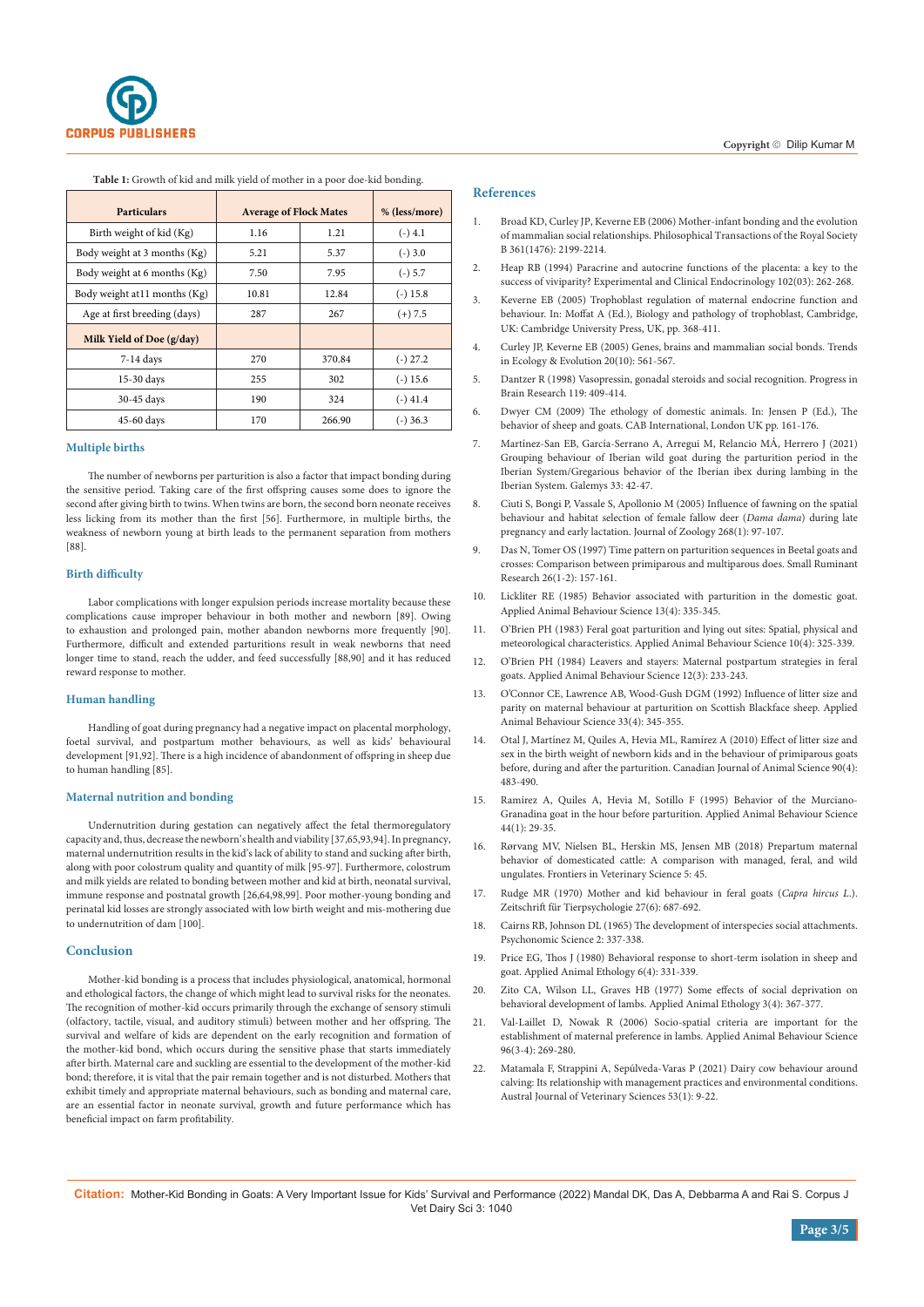

- 23. [Poindron P, Otal J, Ferreira G, Keller M, Guesdon V, et al. \(2010\) Amniotic fluid is](https://pubmed.ncbi.nlm.nih.gov/22445380/)  [important for the maintenance of maternal responsiveness and the establishment of](https://pubmed.ncbi.nlm.nih.gov/22445380/)  [maternal selectivity in sheep. Animal 4\(12\): 2057-2064.](https://pubmed.ncbi.nlm.nih.gov/22445380/)
- 24. Špinka M, Maletínská J, Víchová J, Stehulová I (2002) Individual recognition of piglets by sows in the early post-partum period. Behaviour 139(7): 975-991.
- 25. Gül S, Görgülü Ö, Keskin M, Gündüz Z (2017) Maternal behaviour of Awassi sheep and behaviour of thelambs during the first hour after parturition. Turkish Journal of Veterinary and Animal Sciences 41(6): 741-747.
- 26. [Nowak R, Porter RH, Levy F, Orgeur P, Schaal B \(2000\) Role of mother-young](https://pubmed.ncbi.nlm.nih.gov/11006165/)  [interactions in the survival of offspring in domestic mammals. Reviews of](https://pubmed.ncbi.nlm.nih.gov/11006165/)  [Reproduction 5\(3\): 153-163.](https://pubmed.ncbi.nlm.nih.gov/11006165/)
- 27. Sá[nchez-Andrade G, James BM, Kendrick KM \(2005\) Neural encoding of olfactory](https://www.jstage.jst.go.jp/article/jrd/51/5/51_5_547/_article)  [recognition memory. Journal of Reproduction and Development 51\(5\): 547-558.](https://www.jstage.jst.go.jp/article/jrd/51/5/51_5_547/_article)
- 28. Corona R, Frédé[ric L \(2015\) Chemical olfactory signals and parenthood in](https://pubmed.ncbi.nlm.nih.gov/25038290/)  [mammals. Hormones and Behavior 68: 77-90.](https://pubmed.ncbi.nlm.nih.gov/25038290/)
- 29. Morgan PD, Boundy CAP, Arnold GW, Lindsay DR (1985) The roles played by the senses of the ewe in the location and recognition of lambs. Reproductive and Developmental Behaviour in Sheep pp. 181-192.
- 30. [Brennan PA, Kendrick KM \(2006\) Mammalian social odours: Attraction and](https://pubmed.ncbi.nlm.nih.gov/17118924/)  [individual recognition. Philosophical Transactions of the Royal Society B](https://pubmed.ncbi.nlm.nih.gov/17118924/)  [361\(1476\): 2061-2078.](https://pubmed.ncbi.nlm.nih.gov/17118924/)
- 31. [Corona R, Meurisse M, Cornilleau F, Moussu C, Keller M, et al. \(2018\) Disruption](https://pubmed.ncbi.nlm.nih.gov/29501505/)  [of adult olfactory neurogenesis induces deficits in maternal behavior in sheep.](https://pubmed.ncbi.nlm.nih.gov/29501505/)  [Behavioural Brain Research 347: 124-131.](https://pubmed.ncbi.nlm.nih.gov/29501505/)
- 32. [Mora-Medina P, Orihuela A, Arch-Tirado E, Roldan-Santiago P, Terrazas A, et](https://www.agriculturejournals.cz/web/vetmed.htm?type=article&id=255_2014-VETMED)  [al. \(2016\) Sensory factors involved in mother-young bonding in sheep: A review.](https://www.agriculturejournals.cz/web/vetmed.htm?type=article&id=255_2014-VETMED)  Veterinární Medicí[na 61\(11\): 595-611.](https://www.agriculturejournals.cz/web/vetmed.htm?type=article&id=255_2014-VETMED)
- 33. [Dwyer CM, McLean KA, Deans LA, Chirnside J, Calvert SK, et al. \(1998\)](https://www.sciencedirect.com/science/article/abs/pii/S0168159197001135)  [Vocalisations between mother and young in the sheep: Effects of breed and](https://www.sciencedirect.com/science/article/abs/pii/S0168159197001135)  [maternal experience. Applied Animal Behaviour Science 58\(1-2\): 105-119.](https://www.sciencedirect.com/science/article/abs/pii/S0168159197001135)
- 34. [Sambraus HH, Wittmann M \(1989\) Observations of the birth and suckling](https://pubmed.ncbi.nlm.nih.gov/2617523/)  behavior of goats. Tierä[rztliche Praxis 17\(4\): 359-365.](https://pubmed.ncbi.nlm.nih.gov/2617523/)
- 35. Nowak R, Keller M, Val-Laillet D, Lé[vy F \(2007\) Perinatal visceral events and brain](https://www.sciencedirect.com/science/article/abs/pii/S0018506X07000657)  [mechanisms involved in the development of mother-young bonding in sheep.](https://www.sciencedirect.com/science/article/abs/pii/S0018506X07000657)  [Hormones and Behavior 52\(1\): 92-98.](https://www.sciencedirect.com/science/article/abs/pii/S0018506X07000657)
- 36. Poindron P, Keller M, Lé[vy F \(2007\) Maternal responsiveness and maternal](https://pubmed.ncbi.nlm.nih.gov/17186516/)  [selectivity in domestic sheep and goats: The two facets of maternal attachment.](https://pubmed.ncbi.nlm.nih.gov/17186516/)  [Developmental Psychobiology 49\(1\): 54-70.](https://pubmed.ncbi.nlm.nih.gov/17186516/)
- 37. Vázquez-García JM, Á[lvarez-Fuentes G, Orozco-Gregorio HO, Garc](https://pubmed.ncbi.nlm.nih.gov/33498774/)ía-LópezJC, González-Herná[ndez M, et al. \(2021\) Energy Supplementation during the last third](https://pubmed.ncbi.nlm.nih.gov/33498774/)  [of gestation improves mother–young bonding in goats. Animals 11\(2\): 287.](https://pubmed.ncbi.nlm.nih.gov/33498774/)
- 38. [Allan CJ, Holst PJ, Hinch GN \(1991\) Behaviour of parturient Australian bush goats](https://www.sciencedirect.com/science/article/abs/pii/S0168159105801637)  [I. Doe behaviour and kid vigour. Applied Animal Behaviour Science 32\(1\): 44-64.](https://www.sciencedirect.com/science/article/abs/pii/S0168159105801637)
- 39. Poindron P, Nowak R, Lévy F, Porter H, Schaal B (1993) Development of exclusive mother-young bonding in sheep and goats. In: Milligan SR (Ed.), Oxford Reviews of Reproductive Biology. Oxford University Press, New York, pp. 311-363.
- 40. [Poindron P, Gilling G, Hernandez H, Serafín N, Terrazas A \(2003\) Early](https://pubmed.ncbi.nlm.nih.gov/12918087/)  [recognition of newborn goat kids by their mother: I. Nonolfactory discrimination.](https://pubmed.ncbi.nlm.nih.gov/12918087/)  [Developmental Psychobiology 43\(4\): 82-89.](https://pubmed.ncbi.nlm.nih.gov/12918087/)
- 41. Terrazas A, Serafin N, Herná[ndez H, Nowak R, Poindron P \(2003\) Early recognition](https://onlinelibrary.wiley.com/doi/10.1002/dev.10139)  [of newborn goat kids by their mother: II. Auditory recognition and evidence of an](https://onlinelibrary.wiley.com/doi/10.1002/dev.10139)  [individual acoustic signature in the neonate. Developmental Psychobiology 43\(4\):](https://onlinelibrary.wiley.com/doi/10.1002/dev.10139)  [311-320.](https://onlinelibrary.wiley.com/doi/10.1002/dev.10139)
- 42. [Nowak R, Murphy TM, Lindsay DR, Alster P, Andersson R, et al. \(1997\)](https://pubmed.ncbi.nlm.nih.gov/9284484/)  [Development of a preferential relationship with the mother: Importance of the](https://pubmed.ncbi.nlm.nih.gov/9284484/)  [sucking activity. Physiology and Behavior 62\(4\): 681- 688.](https://pubmed.ncbi.nlm.nih.gov/9284484/)
- 43. [Poindron P, Terrazas A, Montes MDLLN, Serafín N, Hern](https://pubmed.ncbi.nlm.nih.gov/17482617/)ández H (2007b) Sensory [and physiological determinants of maternal behavior in the goat \(](https://pubmed.ncbi.nlm.nih.gov/17482617/)*Capra hircus*). [Hormones and Behavior 52\(1\): 99-105.](https://pubmed.ncbi.nlm.nih.gov/17482617/)
- 44. González-Mariscal G, Poindron P (2002) Parental care in mammals: Immediate internal and sensory factors of control. Hormones, Brain and Behavior. Academic Press, New York, pp. 215-298.
- 45. [Kendrick KM, Keverne EB, Baldwin BA, Sharman DF \(1986\) Cerebrospinal](https://pubmed.ncbi.nlm.nih.gov/3796790/)  [fluid levels of acetylcholinesterase, monoamines and oxytocin during labour,](https://pubmed.ncbi.nlm.nih.gov/3796790/)

[parturition, vaginocervical stimulation, lamb separation and suckling in sheep.](https://pubmed.ncbi.nlm.nih.gov/3796790/)  [Neuroendocrinology 44\(2\): 149-156.](https://pubmed.ncbi.nlm.nih.gov/3796790/)

- 46. Romeyer A, Poindron P, Porter RH, Lé[vy F, Orgeur P \(1994b\) Establishment of](https://www.sciencedirect.com/science/article/abs/pii/0031938494901538)  [maternal bonding and its mediation by vaginocervical stimulation in goats.](https://www.sciencedirect.com/science/article/abs/pii/0031938494901538)  [Physiology and Behaviour 55\(2\): 395-400.](https://www.sciencedirect.com/science/article/abs/pii/0031938494901538)
- 47. [Collias NE \(1956\) The analysis of socialization in sheep and goats. Ecology 37\(2\):](https://esajournals.onlinelibrary.wiley.com/doi/abs/10.2307/1933135)  [228-239.](https://esajournals.onlinelibrary.wiley.com/doi/abs/10.2307/1933135)
- 48. Hersher L, Richmond JB, Moore AU (1963) Modifiability of the critical period for the development of maternal behavior in sheep and goats. Behaviour 20: 311-319.
- 49. Gubernick DJ (1981) Parent and infant attachment in mammals. Parental Care in Mammals. Plenum Press, New York. pp. 243-305.
- 50. [Romeyer A, Poindron P \(1992\) Early maternal discrimination of alien kids by post](https://pubmed.ncbi.nlm.nih.gov/24924321/)[parturient goats. Behavioural Processes 26\(2-3\): 103-112.](https://pubmed.ncbi.nlm.nih.gov/24924321/)
- 51. [Romeyer A, Poindron P, Orgeur P \(1994\) Olfaction mediates the establishment of](https://www.sciencedirect.com/science/article/abs/pii/0031938494902291)  [selective bonding in goats. Physiology and Behaviour 56\(4\): 693-700.](https://www.sciencedirect.com/science/article/abs/pii/0031938494902291)
- 52. Lickliter RE (1982) Effects of a post-partum separation on maternal responsiveness in primiparous and multiparous domestic goats. Applied Animal Ethology 8(6): 537-542.
- 53. Poindron P, Martin GB, Hooley RD (1979) Effects of lambing induction on the sensitive period for the establishment of maternal behavior in sheep. Physiology and Behavior 23(6): 1082-1087.
- 54. [Balcombe JP \(1990\) Vocal recognition of pups by mother Mexican free-tailed bats,](https://www.sciencedirect.com/science/article/abs/pii/S0003347205809613)  *Tadarida brasiliensis mexicana*[. Animal Behaviour 39\(5\): 60-66.](https://www.sciencedirect.com/science/article/abs/pii/S0003347205809613)
- 55. [Briefer E, McElligott AG \(2011\) Mutual mother-offspring vocal recognition in an](https://pubmed.ncbi.nlm.nih.gov/21503689/)  ungulate hiders species (*Capra hircus*[\). Animal Cognition 14\(4\): 585-598.](https://pubmed.ncbi.nlm.nih.gov/21503689/)
- 56. [Charrier I, Burlet A, Aubin T \(2010\) Social vocal communication in captive Pacific](https://www.sciencedirect.com/science/article/abs/pii/S1616504710001266)  walruses *Odobenus rosmarus divergens*[. Mammalian Biology 76\(5\): 622-627.](https://www.sciencedirect.com/science/article/abs/pii/S1616504710001266)
- 57. [De la Torre MP, Briefer EF, Ochocki BM, McElligott AG, Reader T \(2016\) Mother–](https://www.sciencedirect.com/science/article/abs/pii/S0003347216000440) [offspring recognition via contact calls in cattle,](https://www.sciencedirect.com/science/article/abs/pii/S0003347216000440) *Bos taurus*. Animal Behaviour114: [147-154.](https://www.sciencedirect.com/science/article/abs/pii/S0003347216000440)
- 58. Knö[rnschild M, Von Helversen O \(2008\) Nonmutual vocal mother–pup recognition](https://www.sciencedirect.com/science/article/abs/pii/S0003347208002480)  [in the greater sac-winged bat. Animal Behaviour 76\(3\): 1001-1009.](https://www.sciencedirect.com/science/article/abs/pii/S0003347208002480)
- 59. [Kober M, Trillmich F, Naguib M \(2008\) Vocal mother-offspring communication](https://frontiersinzoology.biomedcentral.com/articles/10.1186/1742-9994-5-13)  [in guinea pigs: Females adjust maternal responsiveness to litter size. Frontiers in](https://frontiersinzoology.biomedcentral.com/articles/10.1186/1742-9994-5-13)  [Zoology 5\(1\): 1-9.](https://frontiersinzoology.biomedcentral.com/articles/10.1186/1742-9994-5-13)
- 60. Mills M, Melhuish E (1974) Recognition of mother's voice in early infancy. Nature 252(5479): 123-124.
- 61. [Dubey P, Singh RR, Choudhary SS, Verma KK, Kumar A, et al. \(2018\) Post](https://www.tandfonline.com/doi/full/10.1080/09712119.2017.1306533)  [parturient neonatal behaviour and their relationship with maternal behaviour](https://www.tandfonline.com/doi/full/10.1080/09712119.2017.1306533)  [score, parity and sex in Surti buffaloes. Journal of Applied Animal Research 46\(1\):](https://www.tandfonline.com/doi/full/10.1080/09712119.2017.1306533)  [360-364.](https://www.tandfonline.com/doi/full/10.1080/09712119.2017.1306533)
- 62. Yadav AK, Pramanik PS, Kashyap SS (2009) Dam-calf interactions in Murrah buffaloes up to six hours post-parturition. Indian Journal of Animal Production and Management 25(1/2): 78-80.
- 63. [Luna-Orozco JR, Meza-Herrera CA, Contreras-Villarreal V, Hern](https://pubmed.ncbi.nlm.nih.gov/26440195/)ández-Macías [N, Angel-Garcia O, et al. \(2015\) Effects of supplementation during late gestation](https://pubmed.ncbi.nlm.nih.gov/26440195/)  [on goat performance and behavior under rangeland conditions. Journal of Animal](https://pubmed.ncbi.nlm.nih.gov/26440195/)  [Science 93\(8\): 4153-4160.](https://pubmed.ncbi.nlm.nih.gov/26440195/)
- 64. Flores-Najera MJ, Vélez-Monroy LI, Sánchez-Duarte JI, Cuevas-Reyes V, Mellado M, et al. (2020) Milk yield and composition and body weight of offsprings of mixedbreed goats on semi-arid rangelands with different rainfall. Tropical Animal Health and Production 52(6): 3799-3808.
- 65. [Nowak R, Poindron P \(2006\) From birth to colostrum: Early steps leading to lamb](https://pubmed.ncbi.nlm.nih.gov/16824451/)  [survival. Reproduction Nutrition Development 46\(4\): 431-446.](https://pubmed.ncbi.nlm.nih.gov/16824451/)
- 66. Sè[be F, Nowak R, Poindron P, Aubin T \(2007\) Establishment of vocal](https://pubmed.ncbi.nlm.nih.gov/17455235/)  [communication and discrimination between ewes and their lamb in the first two](https://pubmed.ncbi.nlm.nih.gov/17455235/)  [days after parturition. Developmental Psychobiology 49\(4\): 375-386.](https://pubmed.ncbi.nlm.nih.gov/17455235/)
- 67. [Pickup H, Dwyer C \(2011\) Breed differences in the expression of maternal care](https://www.cabdirect.org/cabdirect/abstract/20113185558)  [at parturition persist throughout the lactation period in sheep. Applied Animal](https://www.cabdirect.org/cabdirect/abstract/20113185558)  [Behaviour Science 132\(1-2\): 33-41.](https://www.cabdirect.org/cabdirect/abstract/20113185558)
- 68. Sè[be F, Duboscq J, Aubin T, Ligout S, Poindron P \(2010\) Early vocal recognition of](https://www.sciencedirect.com/science/article/abs/pii/S0003347210000436)  [mother by lambs: Contribution of low- and high- frequency vocalizations. Animal](https://www.sciencedirect.com/science/article/abs/pii/S0003347210000436)  [Behaviour 79\(5\): 1055-1066.](https://www.sciencedirect.com/science/article/abs/pii/S0003347210000436)

**Citation:** Mother-Kid Bonding in Goats: A Very Important Issue for Kids' Survival and Performance (2022) Mandal DK, Das A, Debbarma A and Rai S. Corpus J Vet Dairy Sci 3: 1040